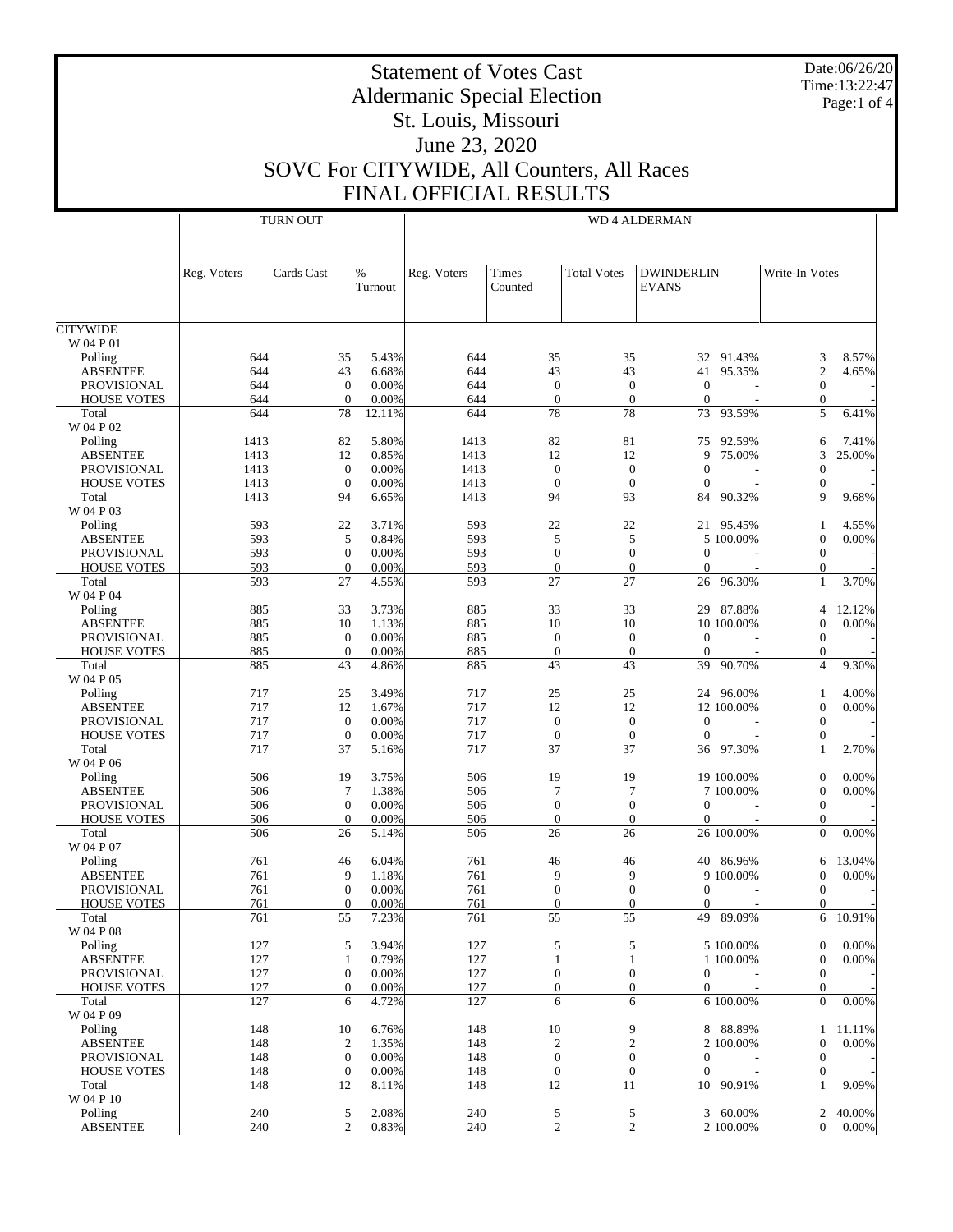Date:06/26/20 Time:13:22:47 Page:2 of 4

#### Statement of Votes Cast Aldermanic Special Election St. Louis, Missouri June 23, 2020 SOVC For CITYWIDE, All Counters, All Races FINAL OFFICIAL RESULTS PROVISIONAL HOUSE VOTES Total W 12 P 01 Polling ABSENTEE PROVISIONAL HOUSE VOTES Total W 12 P 02 Polling ABSENTEE PROVISIONAL HOUSE VOTES Total W 12 P 03 Polling ABSENTEE PROVISIONAL HOUSE VOTES Total W 12 P 04 Polling ABSENTEE PROVISIONAL HOUSE VOTES Total W 12 P 05 Polling ABSENTEE PROVISIONAL HOUSE VOTES Total W 12 P 06 Polling ABSENTEE PROVISIONAL **HOUSE VOTES**  Total W 12 P 08 Polling ABSENTEE PROVISIONAL HOUSE VOTES Total W 12 P 09 Polling ABSENTEE PROVISIONAL HOUSE VOTES Total Total Polling ABSENTEE PROVISIONAL Reg. Voters  $\vert$  Cards Cast  $\vert\%$ Turnout TURN OUT Reg. Voters | Times Counted Total Votes | DWINDERLIN EVANS Write-In Votes WD 4 ALDERMAN  $240$  0 0.00% 240 0 0 0 0 - 0 - $240$  0 0.00% 240 0 0 0 0 0 0 0 240 7 2.92% 240 7 7 5 71.43% 2 28.57%  $711$  91 12.80% - - - - - - - - - - - - -711 7 0.98% - - - - - - -  $711$  0 0.00% - - - - - - - - - - - - $711$  0 0.00% - - - - - - - - - - - - - -711 98 13.78% - - - - - - - 1612 270 16.75% - - - - - - - 1612 26 1.61% - - - - - - - - - - - - - - $1612$  0 0.00% - - - - - - - - - - - - $1612$  0 0.00% - - - - - - - - - - - - - - - -1612 296 18.36% - - - - - - - 798 121 15.16% - - - - - - - 798 14 1.75% - - - - - - -  $798$  0 0.00% - - - - - - - - - - - - - $798$  0 0.00% - - - - - - - - - - - - - -798 135 16.92% - - - - - - - 1402 220 15.69% - - - - - - - 1402 18 1.28% - - - - - - -  $1402$  0 0.00% - - - - - - - - - - - -1402 0 0.00% - - - - - - - 1402 238 16.98% - - - - - - - 1603 216 13.47% - - - - - - -  $1603$  11  $0.69\%$  - - - - - - - - - - - - $1603$  0 0.00% - - - - - - - - - - - -1603 0 0.00% - - - - - - - 1603 227 14.16% - - - - - - - 1622 174 10.73% - - - - - - - 1622 31 1.91% - - - - - - - - - - - - - - - - $1622$  0 0.00% - - - - - - - - - - - - $1622$  0 0.00% - - - - - - - - - - - - - - - -1622 205 12.64% - - - - - - - 85 9 10.59% - - - - - - - - - - - - - $85$  0 0.00% - - - - - - - - - - - $85$  0 0.00% - - - - - - - - - - - $85$  0 0.00% - - - - - - - - - - - - -85 9 10.59% - - - - - - - - - - - - - $53$  8 15.09% - - - - - - - - - - - - $53$  0 0.00% - - - - - - - - - - - $53$  0 0.00% - - - - - - - - - - - $53$  0 0.00% - - - - - - - - - - - - $53$  8 15.09% - - - - - - - - - - - -13920 1391 9.99% 6034 282 280 256 91.43% 24 8.57% 13920 210 1.51% 6034 103 103 98 95.15% 5 4.85%  $13920$  0 0.00% 6034 0 0 0 - 0 -

 $13920$  0 0.00% 6034 0 0 0 - 0 -13920 1601 11.50% 6034 385 383 354 92.43% 29 7.57%

HOUSE VOTES

Total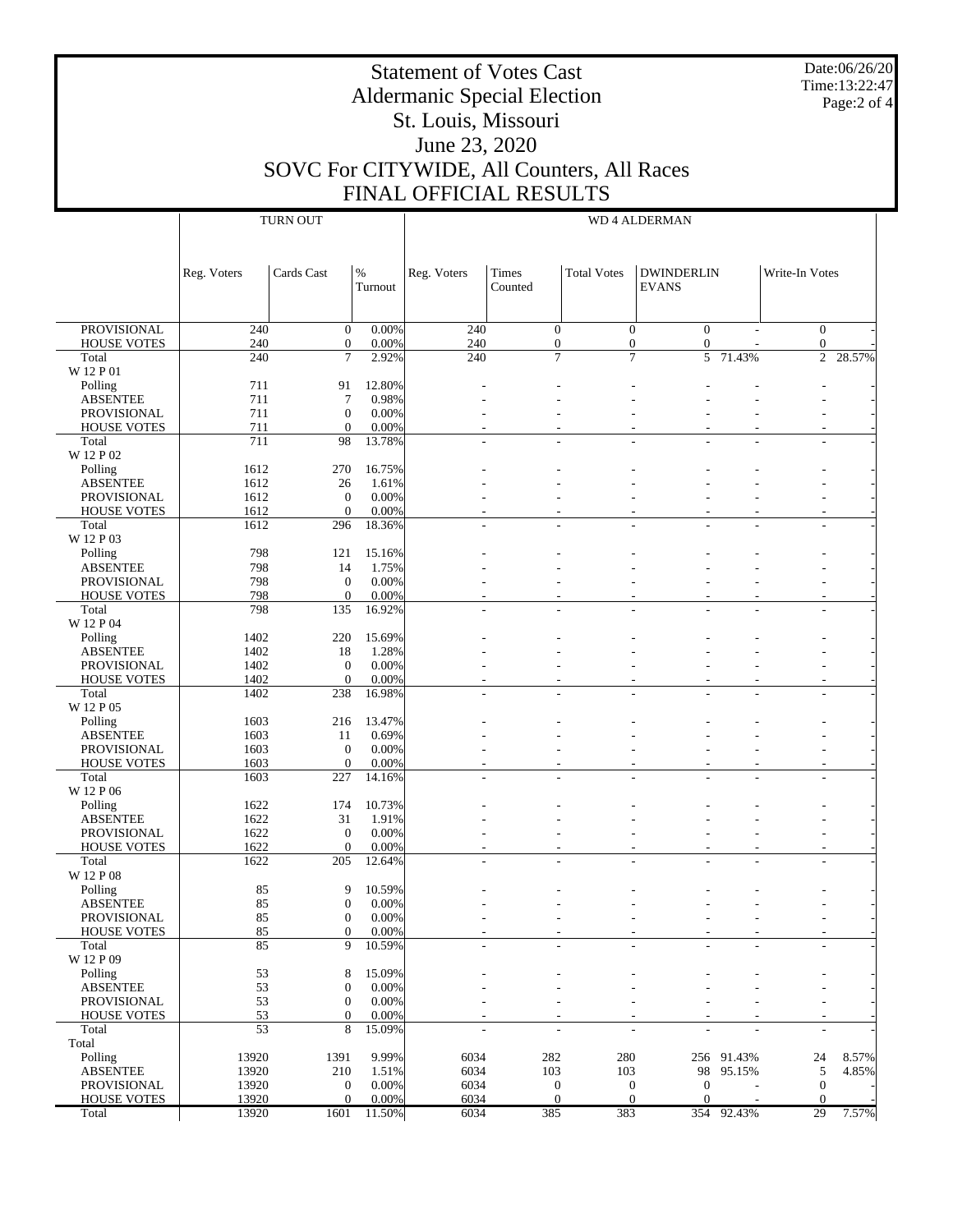Date:06/26/20 Time:13:22:47 Page:3 of 4

## Aldermanic Special Election St. Louis, Missouri June 23, 2020 SOVC For CITYWIDE, All Counters, All Races FINAL OFFICIAL RESULTS

Statement of Votes Cast

### WD 12 ALDERMAN

|                                          | Reg. Voters | Times<br>Counted | <b>Total Votes</b> | <b>CRAIG</b><br><b>WESTBROOK</b>           |    | <b>VICKY GRASS</b> | Write-In Votes |  |
|------------------------------------------|-------------|------------------|--------------------|--------------------------------------------|----|--------------------|----------------|--|
|                                          |             |                  |                    |                                            |    |                    |                |  |
| <b>CITYWIDE</b>                          |             |                  |                    |                                            |    |                    |                |  |
| W 04 P 01                                |             |                  |                    |                                            |    |                    |                |  |
| Polling<br><b>ABSENTEE</b>               |             |                  |                    |                                            |    |                    |                |  |
| <b>PROVISIONAL</b>                       |             |                  |                    |                                            |    |                    |                |  |
| <b>HOUSE VOTES</b>                       |             |                  |                    |                                            |    |                    |                |  |
| Total                                    |             |                  | $\overline{a}$     |                                            |    |                    |                |  |
| W 04 P 02                                |             |                  |                    |                                            |    |                    |                |  |
| Polling                                  |             |                  |                    |                                            |    |                    |                |  |
| <b>ABSENTEE</b>                          |             |                  |                    |                                            |    |                    |                |  |
| <b>PROVISIONAL</b>                       |             |                  |                    |                                            |    |                    |                |  |
| <b>HOUSE VOTES</b>                       |             |                  |                    |                                            |    |                    |                |  |
| Total                                    |             |                  |                    |                                            |    |                    |                |  |
| W 04 P 03                                |             |                  |                    |                                            |    |                    |                |  |
| Polling                                  |             |                  |                    |                                            |    |                    |                |  |
| <b>ABSENTEE</b>                          |             |                  |                    |                                            |    |                    |                |  |
| <b>PROVISIONAL</b><br><b>HOUSE VOTES</b> |             |                  |                    |                                            |    |                    |                |  |
| Total                                    |             |                  |                    | $\overline{\phantom{a}}$<br>$\overline{a}$ |    |                    |                |  |
| W 04 P 04                                |             |                  |                    |                                            |    |                    |                |  |
| Polling                                  |             |                  |                    |                                            |    |                    |                |  |
| <b>ABSENTEE</b>                          |             |                  |                    |                                            |    |                    |                |  |
| <b>PROVISIONAL</b>                       |             |                  |                    |                                            |    |                    |                |  |
| <b>HOUSE VOTES</b>                       |             |                  |                    |                                            |    |                    |                |  |
| Total                                    |             |                  |                    |                                            |    |                    |                |  |
| W 04 P 05                                |             |                  |                    |                                            |    |                    |                |  |
| Polling                                  |             |                  |                    |                                            |    |                    |                |  |
| <b>ABSENTEE</b>                          |             |                  |                    |                                            |    |                    |                |  |
| <b>PROVISIONAL</b>                       |             |                  |                    |                                            |    |                    |                |  |
| <b>HOUSE VOTES</b>                       |             |                  |                    |                                            |    |                    |                |  |
| Total<br>W 04 P 06                       |             |                  |                    | $\overline{\phantom{a}}$<br>L,             | L, |                    |                |  |
| Polling                                  |             |                  |                    |                                            |    |                    |                |  |
| <b>ABSENTEE</b>                          |             |                  |                    |                                            |    |                    |                |  |
| <b>PROVISIONAL</b>                       |             |                  |                    |                                            |    |                    |                |  |
| <b>HOUSE VOTES</b>                       |             |                  |                    |                                            |    |                    |                |  |
| Total                                    |             |                  |                    |                                            |    |                    |                |  |
| W 04 P 07                                |             |                  |                    |                                            |    |                    |                |  |
| Polling                                  |             |                  |                    |                                            |    |                    |                |  |
| <b>ABSENTEE</b>                          |             |                  |                    |                                            |    |                    |                |  |
| PROVISIONAL                              |             |                  |                    |                                            |    |                    |                |  |
| <b>HOUSE VOTES</b>                       |             |                  |                    |                                            |    |                    |                |  |
| Total                                    |             |                  |                    |                                            |    |                    |                |  |
| W 04 P 08                                |             |                  |                    |                                            |    |                    |                |  |
| Polling<br><b>ABSENTEE</b>               |             |                  |                    |                                            |    |                    |                |  |
| PROVISIONAL                              |             |                  |                    |                                            |    |                    |                |  |
| <b>HOUSE VOTES</b>                       |             |                  |                    |                                            |    |                    |                |  |
| Total                                    |             |                  |                    | $\overline{\phantom{a}}$<br>L,             |    |                    |                |  |
| W 04 P 09                                |             |                  |                    |                                            |    |                    |                |  |
| Polling                                  |             |                  |                    |                                            |    |                    |                |  |
| <b>ABSENTEE</b>                          |             |                  |                    |                                            |    |                    |                |  |
| PROVISIONAL                              |             |                  |                    |                                            |    |                    |                |  |
| HOUSE VOTES                              |             |                  |                    |                                            |    |                    |                |  |
| Total                                    |             |                  |                    | $\overline{a}$                             |    |                    |                |  |
| W 04 P 10                                |             |                  |                    |                                            |    |                    |                |  |
| Polling                                  |             |                  |                    |                                            |    |                    |                |  |
| <b>ABSENTEE</b>                          |             |                  |                    |                                            |    |                    |                |  |